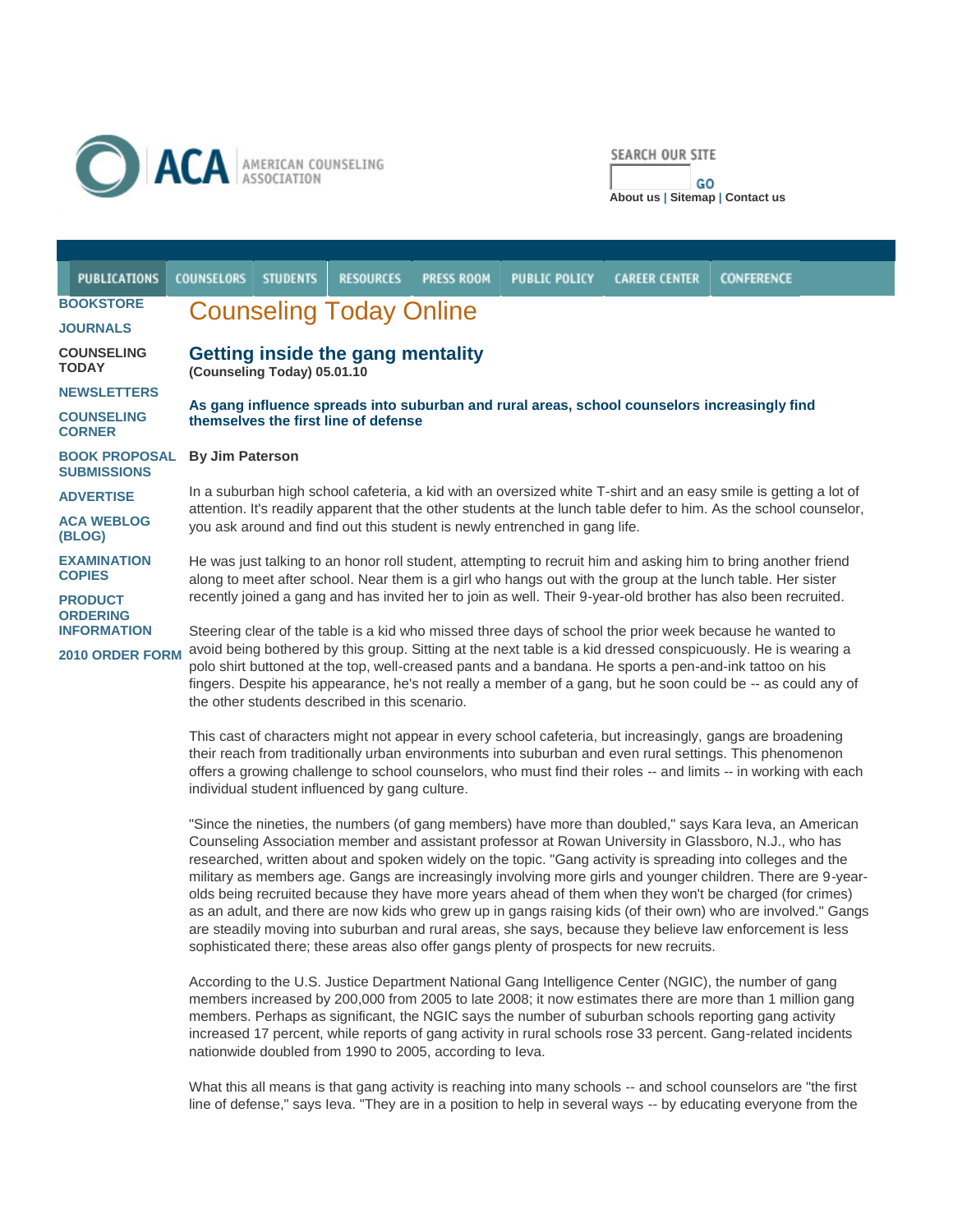staff and parents to the students, helping to establish structures for handling the problem and then helping kids who need it."

Experts contend that many of the standard approaches routinely used by school counselors can work well in reaching students influenced by gang culture. But at the same time, these experts caution, working with gang members may stretch the limits of school counselors' skills, forcing them to confront new ethical questions and to reach beyond their traditional roles.

#### **The starting point**

Donald Kodluboy, a psychologist who retired from Minnesota public schools after 30 years, has studied and written about gangs and now consults on the topic. He says counselors and schools should offer a structured, consistent and even-toned approach in their handling of any situation involving gangs. "While a school should recognize there are reasons for gang behavior, there will be no excuses or exceptions for any gang-related activity," he says.

He emphasizes that the school should focus on positive behavior and avoid romanticizing or drawing excessive attention to gang members. There is a danger, he explains, in creating a mystique about gang members by singling them out for attention. Therefore, they should be given special notice only when they have conventional success. "Never let an instance of gang representation go unchallenged, but try to do so privately and one student at a time," Kodluboy says. "Always counter erroneous messages about gang life with the truth, and do so calmly -- with facts."

Kodluboy and other experts say educational efforts, beginning in elementary school, should be truthful without involving scare tactics or romanticizing gang activity. He is wary of having former gang members tell their stories if they haven't gone on to be successful in other ways. Unless they provide a clear, attractive alternative, he explains, they might end up glamorizing the gang lifestyle. In addition, he says, true-life stories often aren't enough to dissuade students from the lure of gang life. Educational efforts must "still be followed by the hard daily work of prevention and intervention," Kodluboy says.

#### **Working with others**

Rather than reacting after their schools are faced with gang activity, Ieva recommends that school counselors pursue a pre-emptive connection with law enforcement officials, who may already have an effective task force or well-tested approaches in place for addressing youth gangs. "If you know about a potential problem, have a student who wants to get out or have a student who doesn't want to be initiated, you will need to be talking to police, and you want to make sure you know what that will involve," she says.

Counselors should also collaborate with the school's administration to develop a plan for addressing gang activity, as well as to educate teachers about how to identify gang activity and handle gang members.

According to Kenneth Trump, a school security expert who has been featured on national news shows concerning gangs, schools are too often reluctant to identify the problem. "The condition that makes the school environment most ripe for gang activity is denial," he says, noting that schools are concerned about their image. "Gangs thrive on anonymity, denial and lack of awareness by school personnel."

Even when schools acknowledge gang presence, they "tend to downplay it and underestimate the extent of the problem," says Trump, president of the consulting firm National School Safety and Security Services (schoolsecurity.org). Counselors can play an important role by carefully encouraging their schools to practice more open and accurate disclosure of gang activity. However, like Kodluboy, Trump cautions that school officials should also avoid overstating the issue, thus creating unfounded fear or giving gangs undeserved attention.

## **Does counseling make a difference?**

Lisa Taylor-Austin, a school counselor and ACA member, has worked with gangs for more than 20 years and served as an expert witness in legal actions involving gang members for 13 years. She is wary of traditional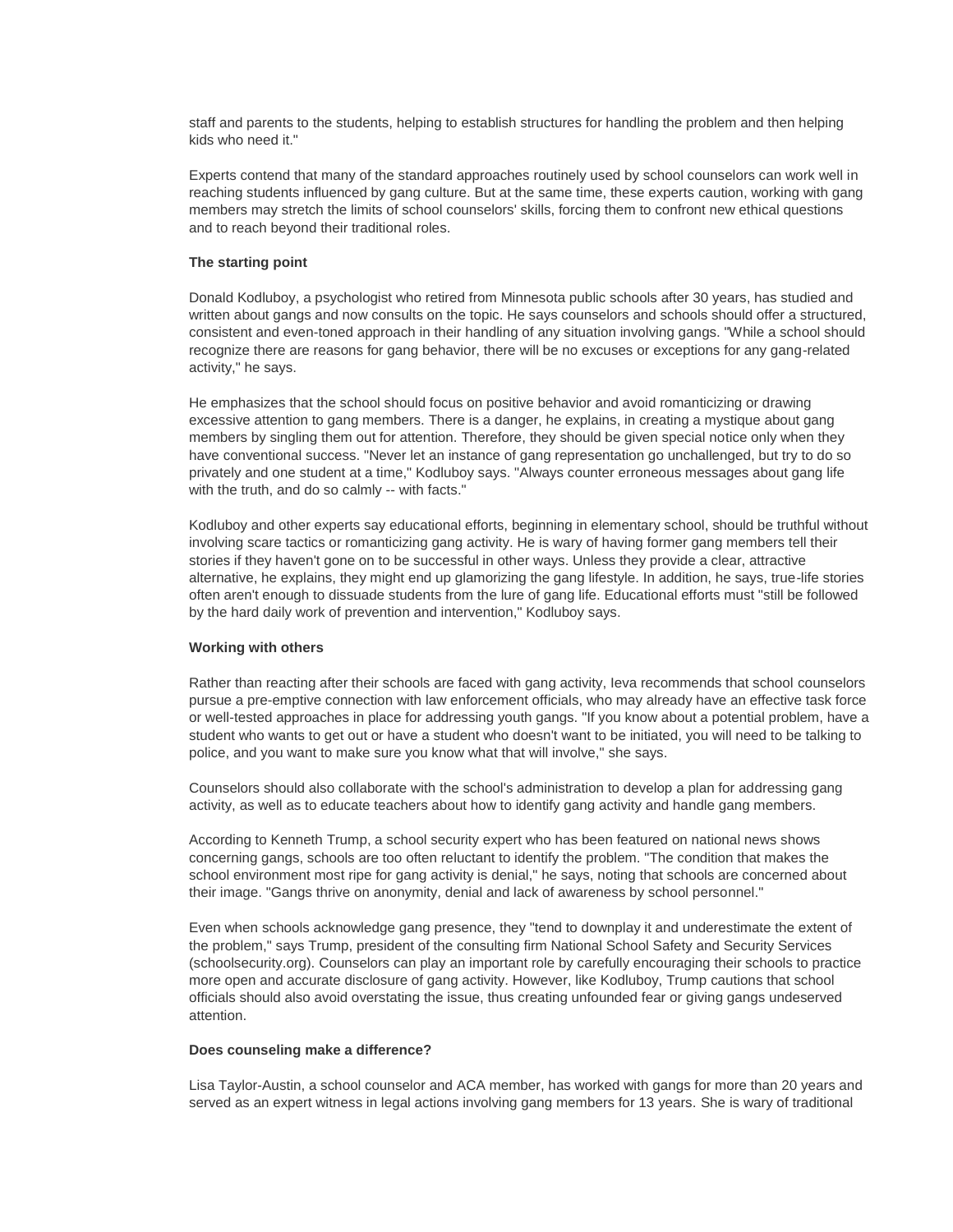anti-gang programs and suggests that energy in schools be devoted instead to "pro-youth" efforts that tap into the skills of affected students to potentially redirect them.

Taylor-Austin also finds that counseling techniques from William Glasser and Albert Ellis work well with gang members and those they influence. This means focusing on the client's current behavior, forming ways to change, finding other options and planning to meet needs constructively. Counselors should help both gang members and recruits uncover self-destructive beliefs and irrational thinking that leads to bad choices, she says.

Most important, however, is for school counselors to develop caring relationships with gang members and those affected by their affiliation, Taylor-Austin says. "When clients feel comfortable, they can cry, laugh and share openly with the counselor. That is important."

Counselors should also avoid being judgmental and check their attitudes about gangs. "Gang members don't need to be told that gang-banging is bad," Taylor-Austin contends. "Rather than have their beliefs challenged, they need to learn new ways to meet their needs."

Working effectively with gang members requires an open mind and an understanding of the gang culture, she says. "Read what you can on the subject, and don't be afraid to ask your client to explain things," she says, adding that counselors who want to work with this population must be knowledgeable about their world and gain their trust -- a requirement mentioned by several experts. "Gang members trust very few people, and the school counselor will be constantly tested," Taylor-Austin says.

Daya Singh Sandhu, a senior Fulbright research scholar and former chairperson of the University of Louisville Department of Educational and Counseling Psychology, agrees. He has published extensively in the area of school violence and gang-related problems and says the issue is a complex one for school counselors to address. Those gang members who reject school, including its curricular and extracurricular activities, and their communities are in the process of becoming "antisocial personalities if not helped through early counseling interventions," says Sandhu, who adds that signs of these behaviors often begin in elementary school.

Sandhu, president of the Association for Multicultural Counseling and Development, a division of ACA, believes integrative counseling or psychotherapy that "looks beyond and across the confines of single-school approaches" works best with gang members. He also highly recommends cognitive approaches and use of Ellis' rational emotive behavior therapy.

"Students involved in gangs are very difficult clients who come to counseling involuntarily and resent counselors for their intrusions," he says. "They have little or no motivation to change. They have developed a failure identity and suffer from deep pain of hopelessness and helplessness. Counselors must practice patience, persistence and perseverance to work with these clients who belong to a different subculture and have very unique needs. These clients need long-term psychotherapy rather than short-term counseling."

Ieva says most of the basics of counseling still apply when working with students affiliated with a gang, including establishing a caring relationship, listening, being nonjudgmental and dealing with clients from their perspective. In addition, she says, traditional school counseling goals, such as assuring the student is in a position both socially and emotionally to learn, are also applicable.

Counselors should also encourage gang members to finish pursuing traditional educational opportunities, Ieva says. These opportunities can provide a necessary alternative to students influenced in some way by gang activity, or at least provide one point of support to those who become entrenched in gang life. "They need to get their high school diploma," she says. "We are equipping them with tools and planting seeds in many cases. That's the most we can do."

These clients will also test counselors with regard to issues surrounding confidentiality and ethics. Questions related to reporting illegal activities or harm to others may come into play, and reporting this information can have severe consequences for gang members and others.

"I believe we must practice our ethical and legal standards while counseling students who are involved in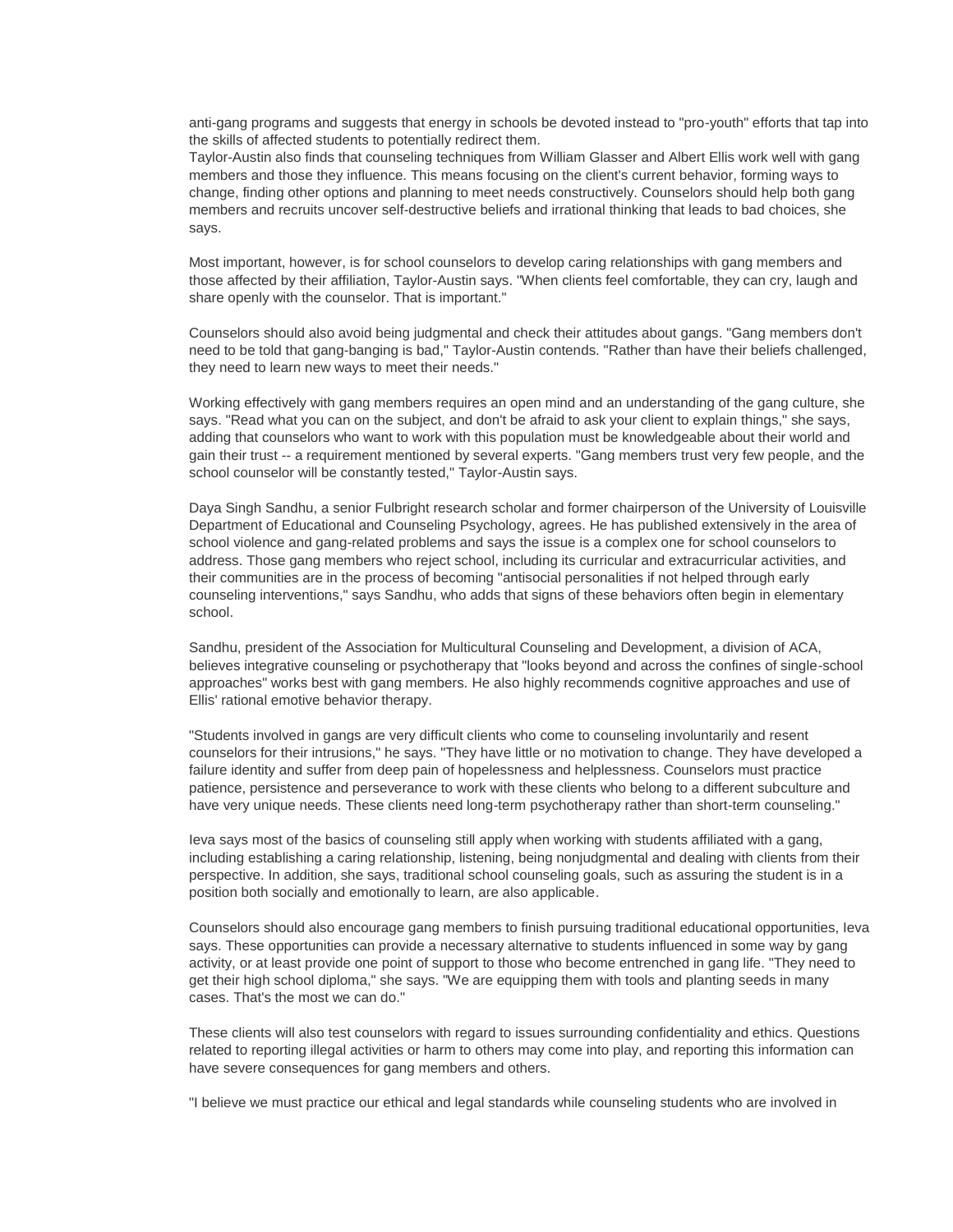gangs," Sandhu says. He advises counselors to be direct, open and honest with these students and to spell out the limitations of confidentiality -- namely, that anytime clients pose a danger to themselves or to others, counselors must divulge this information for safety reasons.

"I found these clients appreciated straightforwardness, directness and honesty in counseling and therapeutic relationships. As a commonsense matter, however, a counselor must not promise to these clients what he or she cannot deliver. They are generally highly manipulative. For this reason, a counselor must be very assertive," Sandhu says.

Working with gang members takes persistence and patience, Kodluboy says. "Always remain open to change and growth. Most delinquent youth who succeed at some point had at least one adult who never gave up on them and who always expected and communicated success."

# **Intervening with students**

Here are some ideas for ways school counselors can intervene with different segments of the student population who are touched by gang activity in their schools or communities.

Not involved in a gang: For the average student who doesn't know much about gang activity, truthful information presented simply and with authority works best. Offer a clear portrayal of what gang life is like and how difficult it is to leave once someone is a member, says Kara Ieva.

Within reach: If an innocent student comes to a school counselor and reports being bothered by gang members, parents and probably the police should be contacted, says Lisa Taylor-Austin. Work as a mediator should be left to someone experienced with gangs. Counselors might consider changing the student's class or lunch schedule or helping the student to devise alternative times or routes home to avoid the conflict, Ieva says. Donald Kodluboy recommends developing a safety plan for the student and suggests that clear signs of gang activity may warrant a "threat assessment" protocol that reviews the degree of danger to this student and others.

Wannabes and look-alikes: Sometimes, students who pose as gang members really aren't, Taylor-Austin says. "Point out that if you look and act like a gang member, people will treat you like one. The perceived respect and status will be outweighed by the cons -- being a walking target for rival gangs and being treated as a gang member by the staff and administration." Another risk is that authentic members of the gang might not approve of such mimicry.

Prospect: Ieva says this is the category of student that counselors should focus on most, offering these individuals alternative ways to spend their time and to create a life outside of a gang. Often, gangs serve as a surrogate for youth who lack a healthy family life, so presenting other options that provide a sense of family or community can be helpful in steering these students away from gangs. Assigning a mentor might help, and checking in with the student weekly to remind him or her of alternatives and to help the student explore options can be effective.

Taylor-Austin says students who fall in this category are either being pulled "toward something they perceive as positive -- money, friendship, drugs or status -- or pushed from other issues in their life -- divorce, abuse, difficulty in school or in peer relationships."

Says Ieva, "You have three to six months to help them change their mind." Other experts suggest even less time.

Gang involved and proud of it: Ieva acknowledges that reversing this level of involvement is difficult. Perhaps the best a counselor can do is try to keep these students safe while urging them to get an education that they can put to use as adults. "They will let you know that they can't leave (gang life) and tell you, 'Here's why,'" Ieva says. "It is hard to change that."

Taylor-Austin is wary of "deprogramming" efforts. Instead, she thinks counselors should try to understand these students and listen to them with consideration for their circumstances. "It is not our role to make a judgment about their life," she says. "It takes heart, charisma, intelligence, knowledge of gangs and the rules they follow, along with the ability to advocate for students that everyone within the school system may have